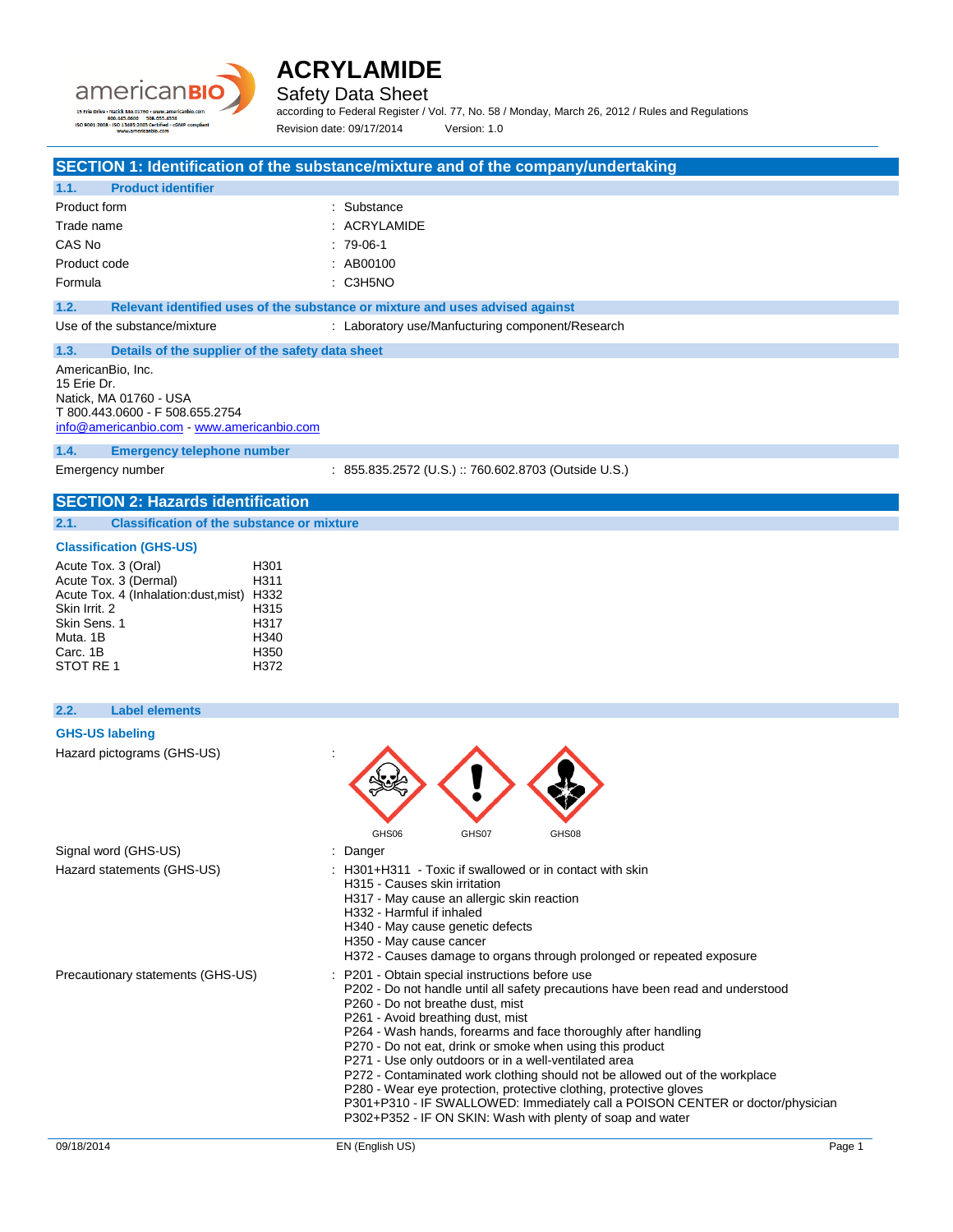Safety Data Sheet

according to Federal Register / Vol. 77, No. 58 / Monday, March 26, 2012 / Rules and Regulations

P304+P340 - IF INHALED: Remove victim to fresh air and keep at rest in a position comfortable for breathing

P308+P313 - IF exposed or concerned: Get medical advice/attention

P312 - Call a POISON CENTER/doctor/physician if you feel unwell

P314 - Get medical advice and attention if you feel unwell

P321 - Specific treatment (see SECTION 4 on this label)

P330 - If swallowed, rinse mouth

P332+P313 - If skin irritation occurs: Get medical advice/attention

P333+P313 - If skin irritation or rash occurs: Get medical advice/attention

P361 - Remove/Take off immediately all contaminated clothing

P362 - Take off contaminated clothing and wash before reuse

P362+P364 - Take off contaminated clothing and wash it before reuse

P363 - Wash contaminated clothing before reuse

P405 - Store locked up

P501 - Dispose of contents/container to Collect all waste in suitable and labeled containers and dispose according to local legislation

### **2.3. Other hazards**

No additional information available

### **2.4. Unknown acute toxicity (GHS-US)**

No data available

### **SECTION 3: Composition/information on ingredients**

**3.1. Substance**

| <b>Name</b>                      | <b>Product identifier</b> | $\frac{9}{6}$ | <b>Classification (GHS-US)</b>                                                                                                                                                                                 |
|----------------------------------|---------------------------|---------------|----------------------------------------------------------------------------------------------------------------------------------------------------------------------------------------------------------------|
| ACRYLAMIDE<br>(Main constituent) | (CAS No) 79-06-1          | 100           | Acute Tox. 3 (Oral), H301<br>Acute Tox. 3 (Dermal), H311<br>Acute Tox. 4 (Inhalation: dust, mist),<br>H332<br>Skin Irrit. 2, H315<br>Skin Sens. 1, H317<br>Muta. 1B, H340<br>Carc. 1B, H350<br>STOT RE 1, H372 |

### Full text of H-phrases: see section 16

**3.2. Mixture**

#### Not applicable

| <b>SECTION 4: First aid measures</b>                                |                                                                                                                                                                                                                                                                                                                                                                                                                                                                                                                                   |
|---------------------------------------------------------------------|-----------------------------------------------------------------------------------------------------------------------------------------------------------------------------------------------------------------------------------------------------------------------------------------------------------------------------------------------------------------------------------------------------------------------------------------------------------------------------------------------------------------------------------|
| <b>Description of first aid measures</b><br>4.1.                    |                                                                                                                                                                                                                                                                                                                                                                                                                                                                                                                                   |
| First-aid measures general                                          | : Never give anything by mouth to an unconscious person. If you feel unwell, seek medical advice<br>(show the label where possible).                                                                                                                                                                                                                                                                                                                                                                                              |
| First-aid measures after inhalation                                 | : Assure fresh air breathing. Allow the victim to rest. Remove to fresh air and keep at rest in a<br>position comfortable for breathing. Call a POISON CENTER/doctor/physician if you feel unwell.                                                                                                                                                                                                                                                                                                                                |
| First-aid measures after skin contact                               | : Immediately call a POISON CENTER or doctor/physician. Remove/Take off immediately all<br>contaminated clothing. Wash with plenty of soap and water. Specific measures (see Consult a<br>doctor/medical service on this label). Wash contaminated clothing before reuse. If skin irritation<br>occurs: Consult a doctor/medical service. Get medical advice/attention. Specific treatment (see<br>Consult a doctor/medical service on this label). If skin irritation or rash occurs: Get immediate<br>medical advice/attention. |
| First-aid measures after eye contact                                | Rinse immediately with plenty of water. Obtain medical attention if pain, blinking or redness<br>persist.                                                                                                                                                                                                                                                                                                                                                                                                                         |
| First-aid measures after ingestion                                  | : Rinse mouth. Do NOT induce vomiting. Obtain emergency medical attention. Immediately call a<br>POISON CENTER or doctor/physician. Specific treatment (see Consult a doctor/medical service<br>if you feel unwell on this label).                                                                                                                                                                                                                                                                                                |
| 4.2.<br>Most important symptoms and effects, both acute and delayed |                                                                                                                                                                                                                                                                                                                                                                                                                                                                                                                                   |
| Symptoms/injuries                                                   | : May cause genetic defects. May cause cancer. Causes damage to organs through prolonged or<br>repeated exposure.                                                                                                                                                                                                                                                                                                                                                                                                                 |
| Symptoms/injuries after inhalation                                  | Danger of serious damage to health by prolonged exposure through inhalation. Harmful if<br>inhaled. May cause an allergic skin reaction.                                                                                                                                                                                                                                                                                                                                                                                          |
| Symptoms/injuries after skin contact                                | : Repeated exposure to this material can result in absorption through skin causing significant<br>health hazard. Toxic in contact with skin. Causes skin irritation.                                                                                                                                                                                                                                                                                                                                                              |
| Symptoms/injuries after ingestion                                   | : Toxic if swallowed. Swallowing a small quantity of this material will result in serious health<br>hazard.                                                                                                                                                                                                                                                                                                                                                                                                                       |
| 09/18/2014                                                          | 2/8<br>EN (English US)                                                                                                                                                                                                                                                                                                                                                                                                                                                                                                            |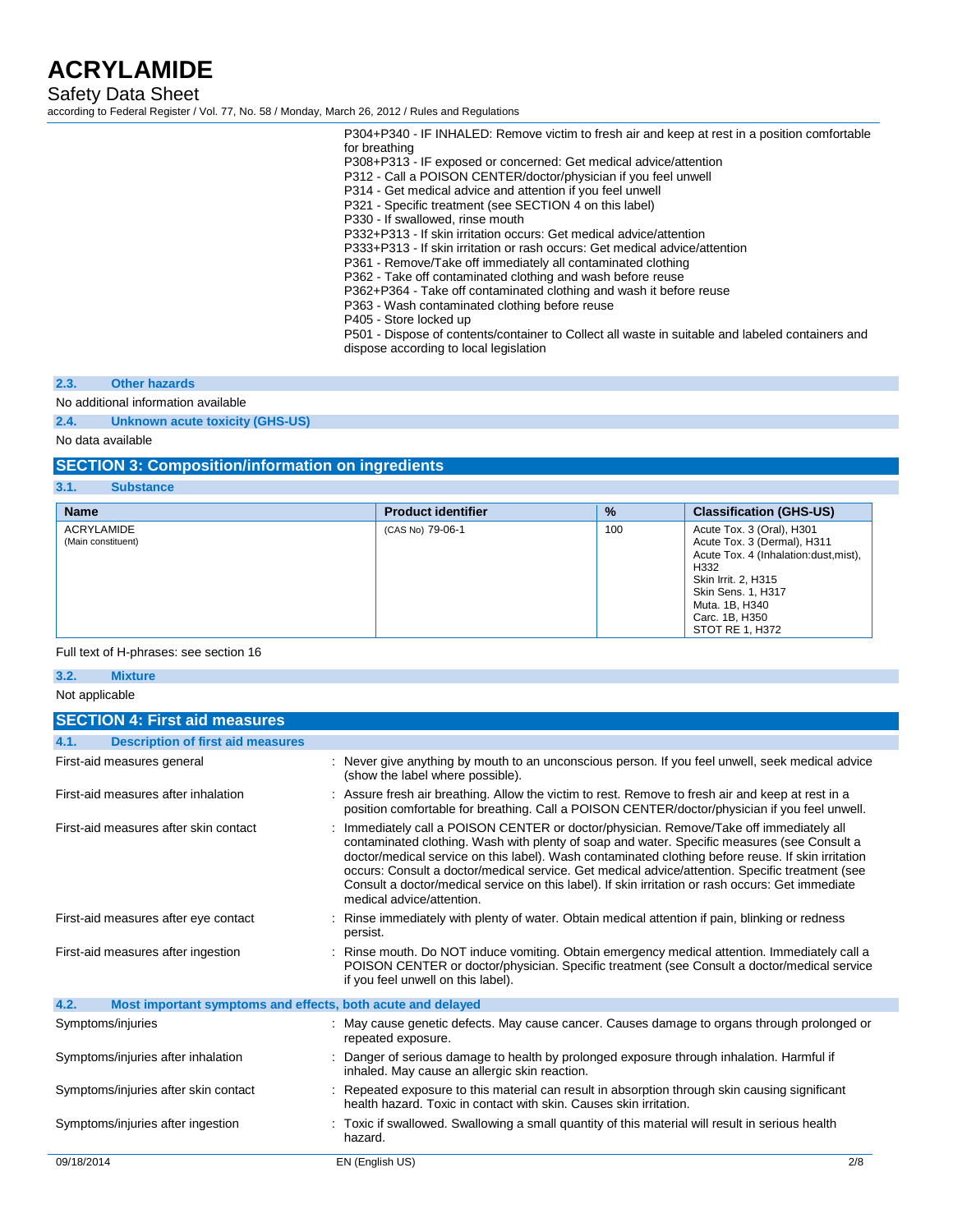## Safety Data Sheet

according to Federal Register / Vol. 77, No. 58 / Monday, March 26, 2012 / Rules and Regulations

| Indication of any immediate medical attention and special treatment needed<br>4.3. |                                                                                                         |                                                                                                                                                                                                                                                                                                                                                                                                                                                                   |  |
|------------------------------------------------------------------------------------|---------------------------------------------------------------------------------------------------------|-------------------------------------------------------------------------------------------------------------------------------------------------------------------------------------------------------------------------------------------------------------------------------------------------------------------------------------------------------------------------------------------------------------------------------------------------------------------|--|
| No additional information available                                                |                                                                                                         |                                                                                                                                                                                                                                                                                                                                                                                                                                                                   |  |
| <b>SECTION 5: Firefighting measures</b>                                            |                                                                                                         |                                                                                                                                                                                                                                                                                                                                                                                                                                                                   |  |
| <b>Extinguishing media</b><br>5.1.                                                 |                                                                                                         |                                                                                                                                                                                                                                                                                                                                                                                                                                                                   |  |
| suitable extinguishing media                                                       |                                                                                                         | : Foam. Dry powder. Carbon dioxide. Water spray. Sand.                                                                                                                                                                                                                                                                                                                                                                                                            |  |
| Unsuitable extinguishing media                                                     |                                                                                                         | : No unsuitable extinguishing media known. Do not use a heavy water stream.                                                                                                                                                                                                                                                                                                                                                                                       |  |
| 5.2.                                                                               | Special hazards arising from the substance or mixture                                                   |                                                                                                                                                                                                                                                                                                                                                                                                                                                                   |  |
| No additional information available                                                |                                                                                                         |                                                                                                                                                                                                                                                                                                                                                                                                                                                                   |  |
| 5.3.<br><b>Advice for firefighters</b>                                             |                                                                                                         |                                                                                                                                                                                                                                                                                                                                                                                                                                                                   |  |
| Firefighting instructions                                                          |                                                                                                         | : Use water spray or fog for cooling exposed containers. Exercise caution when fighting any<br>chemical fire. Avoid (reject) fire-fighting water to enter environment.                                                                                                                                                                                                                                                                                            |  |
| Protection during firefighting                                                     |                                                                                                         | : Do not enter fire area without proper protective equipment, including respiratory protection.                                                                                                                                                                                                                                                                                                                                                                   |  |
| <b>SECTION 6: Accidental release measures</b>                                      |                                                                                                         |                                                                                                                                                                                                                                                                                                                                                                                                                                                                   |  |
| 6.1.                                                                               | Personal precautions, protective equipment and emergency procedures                                     |                                                                                                                                                                                                                                                                                                                                                                                                                                                                   |  |
| 6.1.1.<br>For non-emergency personnel                                              |                                                                                                         |                                                                                                                                                                                                                                                                                                                                                                                                                                                                   |  |
| <b>Emergency procedures</b>                                                        | : Evacuate unnecessary personnel.                                                                       |                                                                                                                                                                                                                                                                                                                                                                                                                                                                   |  |
| 6.1.2.<br>For emergency responders                                                 |                                                                                                         |                                                                                                                                                                                                                                                                                                                                                                                                                                                                   |  |
| Protective equipment                                                               | : Equip cleanup crew with proper protection.                                                            |                                                                                                                                                                                                                                                                                                                                                                                                                                                                   |  |
| <b>Emergency procedures</b>                                                        | : Ventilate area.                                                                                       |                                                                                                                                                                                                                                                                                                                                                                                                                                                                   |  |
| 6.2.<br><b>Environmental precautions</b>                                           |                                                                                                         |                                                                                                                                                                                                                                                                                                                                                                                                                                                                   |  |
|                                                                                    | Prevent entry to sewers and public waters. Notify authorities if liquid enters sewers or public waters. |                                                                                                                                                                                                                                                                                                                                                                                                                                                                   |  |
| 6.3.                                                                               | Methods and material for containment and cleaning up                                                    |                                                                                                                                                                                                                                                                                                                                                                                                                                                                   |  |
| Methods for cleaning up                                                            |                                                                                                         | : On land, sweep or shovel into suitable containers. Minimize generation of dust. Store away from                                                                                                                                                                                                                                                                                                                                                                 |  |
|                                                                                    | other materials.                                                                                        |                                                                                                                                                                                                                                                                                                                                                                                                                                                                   |  |
| 6.4.<br><b>Reference to other sections</b>                                         |                                                                                                         |                                                                                                                                                                                                                                                                                                                                                                                                                                                                   |  |
| See Heading 8. Exposure controls and personal protection.                          |                                                                                                         |                                                                                                                                                                                                                                                                                                                                                                                                                                                                   |  |
| <b>SECTION 7: Handling and storage</b>                                             |                                                                                                         |                                                                                                                                                                                                                                                                                                                                                                                                                                                                   |  |
| 7.1.<br><b>Precautions for safe handling</b>                                       |                                                                                                         |                                                                                                                                                                                                                                                                                                                                                                                                                                                                   |  |
| Precautions for safe handling                                                      |                                                                                                         | : Wash hands and other exposed areas with mild soap and water before eat, drink or smoke and<br>when leaving work. Provide good ventilation in process area to prevent formation of vapor. Use<br>only outdoors or in a well-ventilated area. Avoid breathing dust. Obtain special instructions<br>before use. Do not handle until all safety precautions have been read and understood. Eliminate<br>all ignition sources if safe to do so. Do not breathe dust. |  |
| Hygiene measures                                                                   |                                                                                                         | Do not eat, drink or smoke when using this product. Contaminated work clothing should not be<br>allowed out of the workplace. Wash contaminated clothing before reuse.                                                                                                                                                                                                                                                                                            |  |
| 7.2.                                                                               | Conditions for safe storage, including any incompatibilities                                            |                                                                                                                                                                                                                                                                                                                                                                                                                                                                   |  |
| Storage conditions                                                                 | closed when not in use.                                                                                 | : Keep only in the original container in a cool, well ventilated place away from : Keep container                                                                                                                                                                                                                                                                                                                                                                 |  |
| Incompatible products                                                              | Strong bases, strong acids.                                                                             |                                                                                                                                                                                                                                                                                                                                                                                                                                                                   |  |
| Incompatible materials                                                             | Sources of ignition. Direct sunlight.                                                                   |                                                                                                                                                                                                                                                                                                                                                                                                                                                                   |  |
| 7.3.<br><b>Specific end use(s)</b>                                                 |                                                                                                         |                                                                                                                                                                                                                                                                                                                                                                                                                                                                   |  |
| No additional information available                                                |                                                                                                         |                                                                                                                                                                                                                                                                                                                                                                                                                                                                   |  |
|                                                                                    | <b>SECTION 8: Exposure controls/personal protection</b>                                                 |                                                                                                                                                                                                                                                                                                                                                                                                                                                                   |  |
| 8.1.<br><b>Control parameters</b>                                                  |                                                                                                         |                                                                                                                                                                                                                                                                                                                                                                                                                                                                   |  |
| ACRYLAMIDE (79-06-1)                                                               |                                                                                                         |                                                                                                                                                                                                                                                                                                                                                                                                                                                                   |  |
| <b>USA ACGIH</b>                                                                   | ACGIH TWA (mg/m <sup>3</sup> )                                                                          | $0.03$ mg/m <sup>3</sup>                                                                                                                                                                                                                                                                                                                                                                                                                                          |  |
| 8.2.<br><b>Exposure controls</b>                                                   |                                                                                                         |                                                                                                                                                                                                                                                                                                                                                                                                                                                                   |  |
| Personal protective equipment                                                      | : Avoid all unnecessary exposure.                                                                       |                                                                                                                                                                                                                                                                                                                                                                                                                                                                   |  |
| Hand protection                                                                    | Wear protective gloves.                                                                                 |                                                                                                                                                                                                                                                                                                                                                                                                                                                                   |  |
| Eye protection                                                                     | Chemical goggles or safety glasses.                                                                     |                                                                                                                                                                                                                                                                                                                                                                                                                                                                   |  |
|                                                                                    |                                                                                                         |                                                                                                                                                                                                                                                                                                                                                                                                                                                                   |  |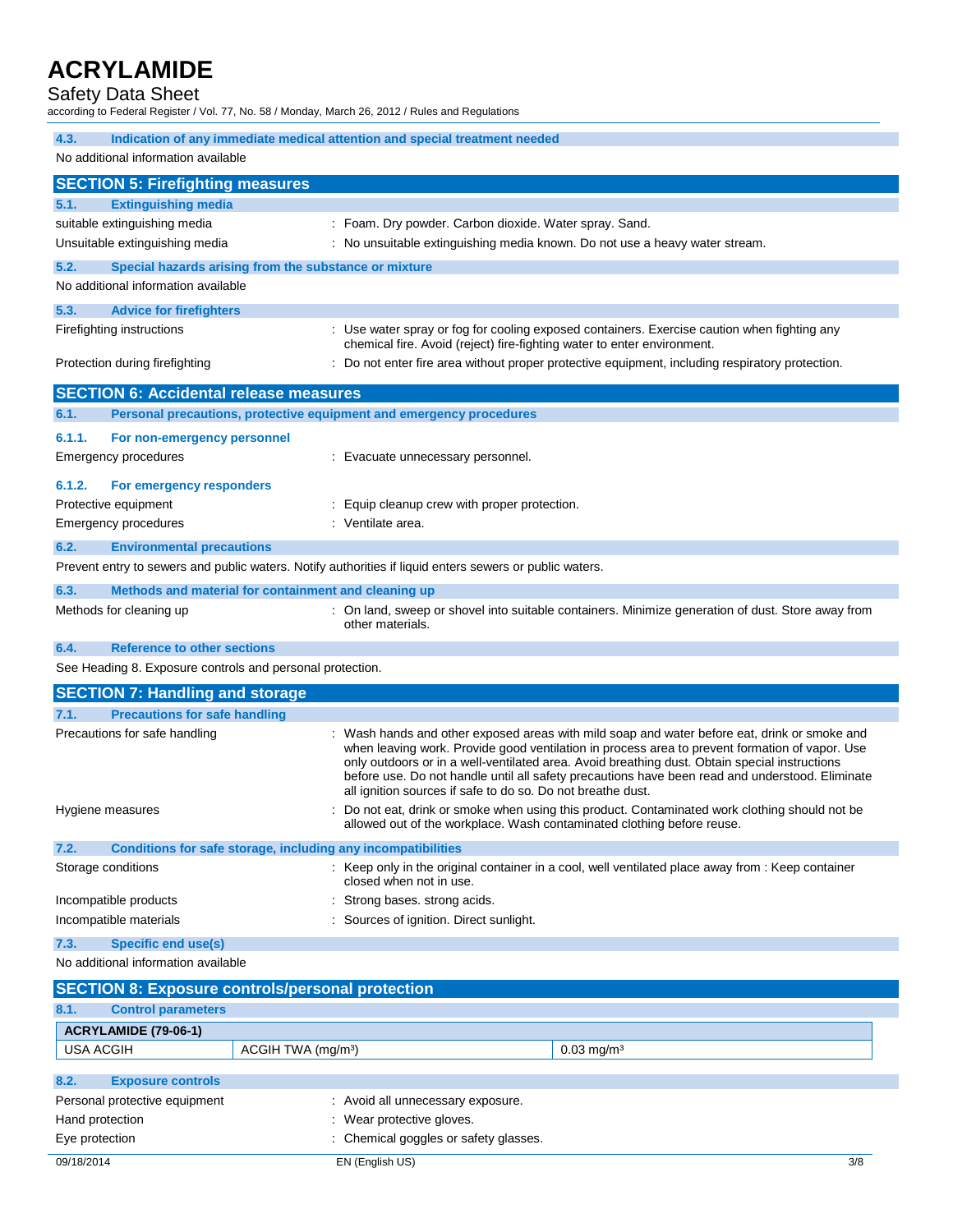## Safety Data Sheet

according to Federal Register / Vol. 77, No. 58 / Monday, March 26, 2012 / Rules and Regulations

| Skin and body protection | : Wear suitable protective clothing.      |
|--------------------------|-------------------------------------------|
| Respiratory protection   | $\therefore$ Wear approved mask.          |
| Other information        | : When using, do not eat, drink or smoke. |

## **SECTION 9: Physical and chemical properties**

| 9.1.<br>Information on basic physical and chemical properties |                                                                    |
|---------------------------------------------------------------|--------------------------------------------------------------------|
| Physical state                                                | Solid                                                              |
| Molecular mass                                                | 71.08 g/mol                                                        |
| Color                                                         | Colorless.                                                         |
| Odor                                                          | characteristic.                                                    |
| Odor threshold                                                | No data available                                                  |
| рH                                                            | $5.0 - 6.5(50%)$                                                   |
| pH solution                                                   | 50 %                                                               |
| Relative evaporation rate (butyl acetate=1)                   | No data available                                                  |
| Melting point                                                 | : $85^{\circ}$ C                                                   |
| Freezing point                                                | : No data available                                                |
| Boiling point                                                 | : 125 °C (33 hPa)                                                  |
| Flash point                                                   | No data available                                                  |
| Self ignition temperature                                     | 240 °C                                                             |
| Decomposition temperature                                     | : $> 85 °C$                                                        |
| Flammability (solid, gas)                                     | : No data available                                                |
| Vapor pressure                                                | 0.007 hPa                                                          |
| Vapor pressure at 50 °C                                       | $: 0.15$ hPa                                                       |
| Relative vapor density at 20 °C                               | 2.45                                                               |
| Relative density                                              | 1.12 $(30 °C)$                                                     |
| Relative density of saturated gas/air mixture                 | 1.0                                                                |
| Density                                                       | 1222 kg/m <sup>3</sup>                                             |
| Solubility                                                    | : Water: 216 g/100ml<br>Ethanol: 86 g/100ml<br>Acetone: 63 g/100ml |
| Log Pow                                                       | $: -0.67$                                                          |
| Log Kow                                                       | No data available                                                  |
| Viscosity, kinematic                                          | No data available                                                  |
| Viscosity, dynamic                                            | Not applicable                                                     |
| <b>Explosive properties</b>                                   | No data available                                                  |
| Oxidizing properties                                          | No data available                                                  |
| <b>Explosive limits</b>                                       | No data available                                                  |
| <b>Other information</b><br>9.2.                              |                                                                    |
| Saturation concentration                                      | : $0.026$ g/m <sup>3</sup>                                         |
| <b>VOC content</b>                                            | $: 0\%$                                                            |
|                                                               |                                                                    |

|                  | <b>SECTION 10: Stability and reactivity</b>          |
|------------------|------------------------------------------------------|
| 10.1.            | <b>Reactivity</b>                                    |
|                  | No additional information available                  |
| 10.2.            | <b>Chemical stability</b>                            |
| Not established. |                                                      |
| 10.3.            | <b>Possibility of hazardous reactions</b>            |
| Not established. |                                                      |
| 10.4.            | <b>Conditions to avoid</b>                           |
|                  | Direct sunlight. Extremely high or low temperatures. |
| 10.5.            | <b>Incompatible materials</b>                        |
|                  | strong acids. Strong bases.                          |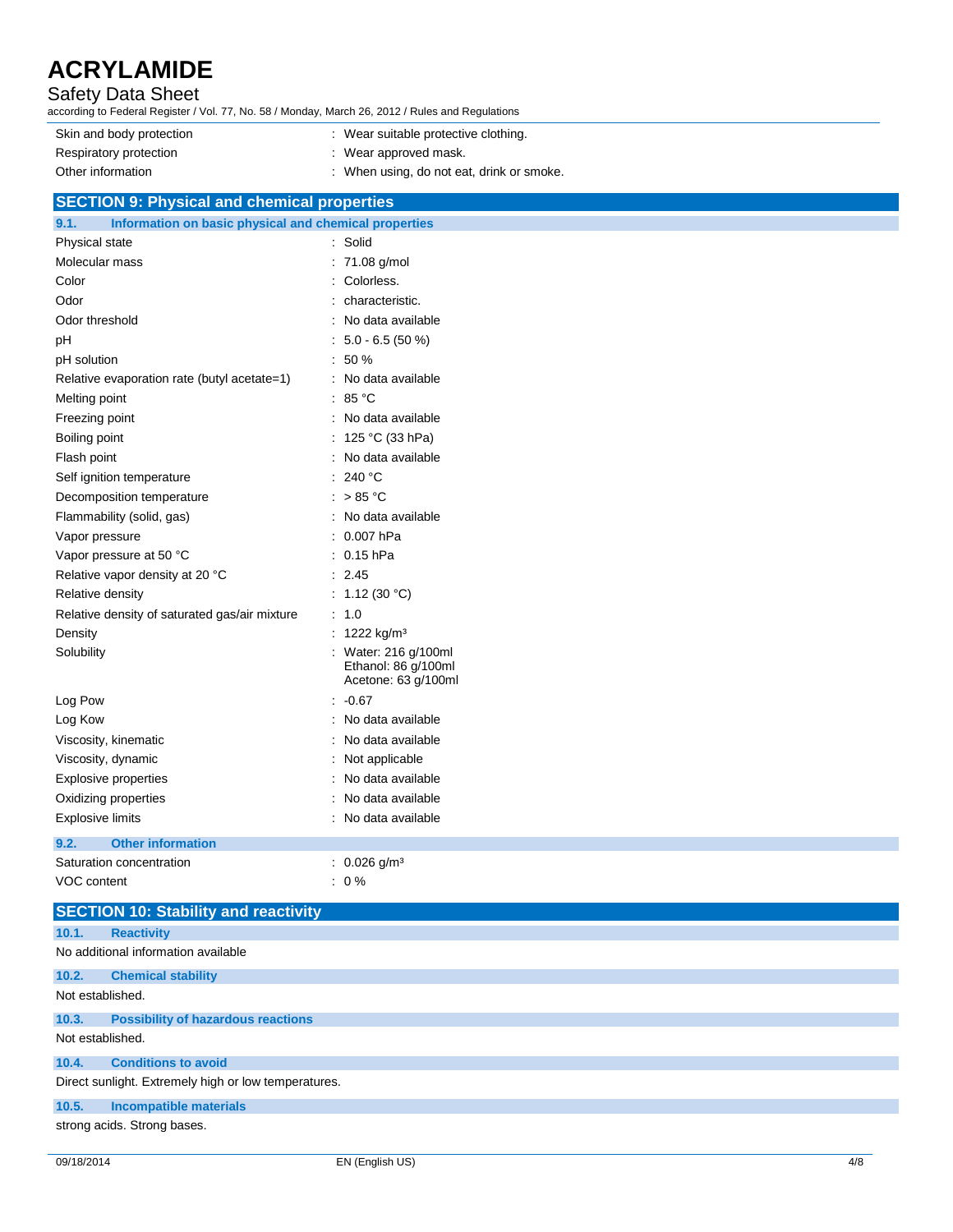## Safety Data Sheet

according to Federal Register / Vol. 77, No. 58 / Monday, March 26, 2012 / Rules and Regulations

### **10.6. Hazardous decomposition products**

fume. Carbon monoxide. Carbon dioxide.

## **SECTION 11: Toxicological information**

**11.1. Information on toxicological effects**

| Acute toxicity                                         |  | : Toxic if swallowed. Toxic in contact with skin. Harmful if inhaled.                                                                                              |  |  |  |
|--------------------------------------------------------|--|--------------------------------------------------------------------------------------------------------------------------------------------------------------------|--|--|--|
| <b>ACRYLAMIDE ( \f )79-06-1</b>                        |  |                                                                                                                                                                    |  |  |  |
| LD50 oral rat                                          |  | 124 mg/kg $(Rat)$                                                                                                                                                  |  |  |  |
| LD50 dermal rat                                        |  | 400 mg/kg (Rat)                                                                                                                                                    |  |  |  |
| LD50 dermal rabbit                                     |  | 1885 mg/kg (Rabbit)                                                                                                                                                |  |  |  |
| Skin corrosion/irritation                              |  | Causes skin irritation.                                                                                                                                            |  |  |  |
|                                                        |  | pH: 5.0 - 6.5 (50 %)                                                                                                                                               |  |  |  |
| Serious eye damage/irritation                          |  | Not classified                                                                                                                                                     |  |  |  |
|                                                        |  | pH: 5.0 - 6.5 (50 %)                                                                                                                                               |  |  |  |
| Respiratory or skin sensitization                      |  | May cause an allergic skin reaction.                                                                                                                               |  |  |  |
| Germ cell mutagenicity                                 |  | May cause genetic defects.                                                                                                                                         |  |  |  |
| Carcinogenicity                                        |  | May cause cancer.                                                                                                                                                  |  |  |  |
| <b>ACRYLAMIDE (79-06-1)</b>                            |  |                                                                                                                                                                    |  |  |  |
| <b>IARC</b> group                                      |  | 2A - Probably Carcinogenic to Humans                                                                                                                               |  |  |  |
| National Toxicology Program (NTP) Status               |  | 3 - Reasonably anticipated to be Human Carcinogen                                                                                                                  |  |  |  |
| Reproductive toxicity                                  |  | Not classified                                                                                                                                                     |  |  |  |
| Specific target organ toxicity (single exposure)       |  | : Not classified                                                                                                                                                   |  |  |  |
| Specific target organ toxicity (repeated               |  | : Causes damage to organs through prolonged or repeated exposure.                                                                                                  |  |  |  |
| exposure)                                              |  | Causes damage to organs through prolonged or repeated exposure                                                                                                     |  |  |  |
| Aspiration hazard                                      |  | Not classified                                                                                                                                                     |  |  |  |
| Potential Adverse human health effects and<br>symptoms |  | Based on available data, the classification criteria are not met. Harmful if inhaled. Toxic if<br>swallowed. Toxic in contact with skin.                           |  |  |  |
| Symptoms/injuries after inhalation                     |  | Danger of serious damage to health by prolonged exposure through inhalation. Harmful if<br>inhaled. May cause an allergic skin reaction.                           |  |  |  |
| Symptoms/injuries after skin contact                   |  | Repeated exposure to this material can result in absorption through skin causing significant<br>health hazard. Toxic in contact with skin. Causes skin irritation. |  |  |  |
| Symptoms/injuries after ingestion                      |  | Toxic if swallowed. Swallowing a small quantity of this material will result in serious health<br>hazard.                                                          |  |  |  |

| <b>SECTION 12: Ecological information</b>     |                                                                             |
|-----------------------------------------------|-----------------------------------------------------------------------------|
| 12.1.<br><b>Toxicity</b>                      |                                                                             |
| Ecology - air                                 | $\therefore$ TA-Luft Klasse 5.2.7.1.1/II.                                   |
| <b>ACRYLAMIDE (79-06-1)</b>                   |                                                                             |
| LC50 fish 1                                   | 110 mg/l (96 h; Salmo gairdneri (Oncorhynchus mykiss); Flow-through system) |
| EC50 Daphnia 1                                | 230 mg/l (24 h; Daphnia magna; Flow-through system)                         |
| LC50 fish 2                                   | 100 mg/l (96 h; Lepomis macrochirus)                                        |
| EC50 Daphnia 2                                | 98 mg/l (48 h; Daphnia magna; Flow-through system)                          |
| Threshold limit other aquatic organisms 1     | 56 mg/l (96 h; Pimephales promelas)                                         |
| Threshold limit other aquatic organisms 2     | 60 mg/l (48 h; Daphnia magna; Flow-through system)                          |
| <b>Persistence and degradability</b><br>12.2. |                                                                             |
| <b>ACRYLAMIDE (79-06-1)</b>                   |                                                                             |

| Persistence and degradability   | Not established.                   |
|---------------------------------|------------------------------------|
| Biochemical oxygen demand (BOD) | 0.97 g O <sup>2</sup> /g substance |
| Chemical oxygen demand (COD)    | 1.3 g $O^2$ /g substance           |
| <b>ThOD</b>                     | 2.14 g O <sup>2</sup> /g substance |
| BOD (% of ThOD)                 | 45 % ThOD                          |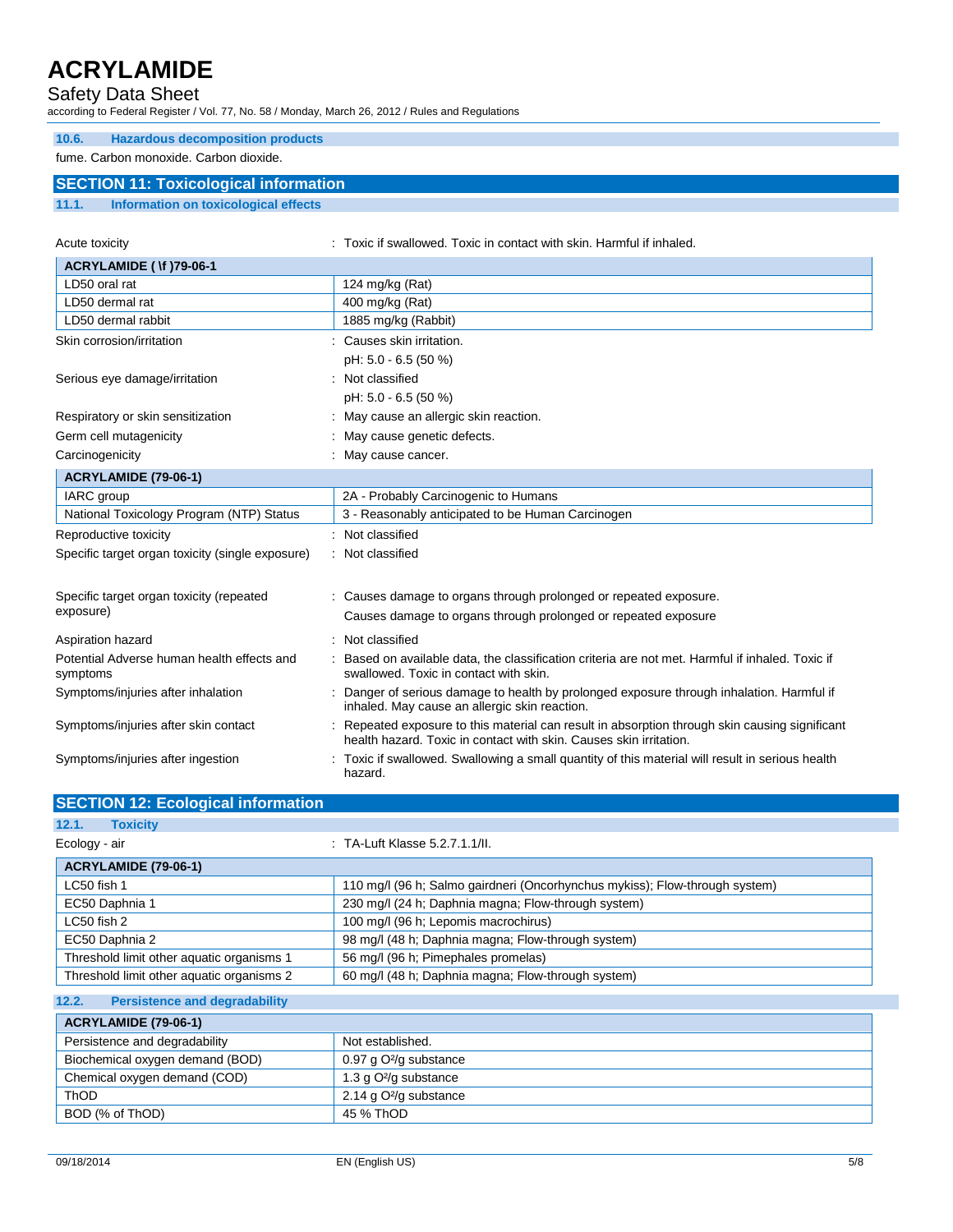## Safety Data Sheet

according to Federal Register / Vol. 77, No. 58 / Monday, March 26, 2012 / Rules and Regulations

| <b>Bioaccumulative potential</b><br>12.3.                                    |                                                                                                                                                                                                                                                                                                                                                                                                                                                                                                                                                                                                                                                                                                                                                                                                                                                                                                                                                                                                                                                                                                                                                                                                                                                                                                                                                                                                                                                                                                                                                                                                             |  |  |  |
|------------------------------------------------------------------------------|-------------------------------------------------------------------------------------------------------------------------------------------------------------------------------------------------------------------------------------------------------------------------------------------------------------------------------------------------------------------------------------------------------------------------------------------------------------------------------------------------------------------------------------------------------------------------------------------------------------------------------------------------------------------------------------------------------------------------------------------------------------------------------------------------------------------------------------------------------------------------------------------------------------------------------------------------------------------------------------------------------------------------------------------------------------------------------------------------------------------------------------------------------------------------------------------------------------------------------------------------------------------------------------------------------------------------------------------------------------------------------------------------------------------------------------------------------------------------------------------------------------------------------------------------------------------------------------------------------------|--|--|--|
| <b>ACRYLAMIDE (79-06-1)</b>                                                  |                                                                                                                                                                                                                                                                                                                                                                                                                                                                                                                                                                                                                                                                                                                                                                                                                                                                                                                                                                                                                                                                                                                                                                                                                                                                                                                                                                                                                                                                                                                                                                                                             |  |  |  |
| BCF fish 1                                                                   | 25.7 mg/kg (480 h; Oryzias latipes)                                                                                                                                                                                                                                                                                                                                                                                                                                                                                                                                                                                                                                                                                                                                                                                                                                                                                                                                                                                                                                                                                                                                                                                                                                                                                                                                                                                                                                                                                                                                                                         |  |  |  |
| BCF fish 2                                                                   | 7.4 mg/kg (960 h; Cyprinus carpio)                                                                                                                                                                                                                                                                                                                                                                                                                                                                                                                                                                                                                                                                                                                                                                                                                                                                                                                                                                                                                                                                                                                                                                                                                                                                                                                                                                                                                                                                                                                                                                          |  |  |  |
| Log Pow                                                                      | $-0.67$                                                                                                                                                                                                                                                                                                                                                                                                                                                                                                                                                                                                                                                                                                                                                                                                                                                                                                                                                                                                                                                                                                                                                                                                                                                                                                                                                                                                                                                                                                                                                                                                     |  |  |  |
| Bioaccumulative potential                                                    | Not established.                                                                                                                                                                                                                                                                                                                                                                                                                                                                                                                                                                                                                                                                                                                                                                                                                                                                                                                                                                                                                                                                                                                                                                                                                                                                                                                                                                                                                                                                                                                                                                                            |  |  |  |
| 12.4.<br><b>Mobility in soil</b>                                             |                                                                                                                                                                                                                                                                                                                                                                                                                                                                                                                                                                                                                                                                                                                                                                                                                                                                                                                                                                                                                                                                                                                                                                                                                                                                                                                                                                                                                                                                                                                                                                                                             |  |  |  |
| No additional information available                                          |                                                                                                                                                                                                                                                                                                                                                                                                                                                                                                                                                                                                                                                                                                                                                                                                                                                                                                                                                                                                                                                                                                                                                                                                                                                                                                                                                                                                                                                                                                                                                                                                             |  |  |  |
| 12.5.<br><b>Other adverse effects</b>                                        |                                                                                                                                                                                                                                                                                                                                                                                                                                                                                                                                                                                                                                                                                                                                                                                                                                                                                                                                                                                                                                                                                                                                                                                                                                                                                                                                                                                                                                                                                                                                                                                                             |  |  |  |
| Other information                                                            | : Avoid release to the environment.                                                                                                                                                                                                                                                                                                                                                                                                                                                                                                                                                                                                                                                                                                                                                                                                                                                                                                                                                                                                                                                                                                                                                                                                                                                                                                                                                                                                                                                                                                                                                                         |  |  |  |
| <b>SECTION 13: Disposal considerations</b>                                   |                                                                                                                                                                                                                                                                                                                                                                                                                                                                                                                                                                                                                                                                                                                                                                                                                                                                                                                                                                                                                                                                                                                                                                                                                                                                                                                                                                                                                                                                                                                                                                                                             |  |  |  |
| 13.1.<br><b>Waste treatment methods</b>                                      |                                                                                                                                                                                                                                                                                                                                                                                                                                                                                                                                                                                                                                                                                                                                                                                                                                                                                                                                                                                                                                                                                                                                                                                                                                                                                                                                                                                                                                                                                                                                                                                                             |  |  |  |
| Waste disposal recommendations                                               | : Dispose in a safe manner in accordance with local/national regulations. Dispose of<br>contents/container to Use appropriate containment to avoid environmental contamination.                                                                                                                                                                                                                                                                                                                                                                                                                                                                                                                                                                                                                                                                                                                                                                                                                                                                                                                                                                                                                                                                                                                                                                                                                                                                                                                                                                                                                             |  |  |  |
| Ecology - waste materials                                                    | : Avoid release to the environment. Hazardous waste due to toxicity.                                                                                                                                                                                                                                                                                                                                                                                                                                                                                                                                                                                                                                                                                                                                                                                                                                                                                                                                                                                                                                                                                                                                                                                                                                                                                                                                                                                                                                                                                                                                        |  |  |  |
| <b>SECTION 14: Transport information</b>                                     |                                                                                                                                                                                                                                                                                                                                                                                                                                                                                                                                                                                                                                                                                                                                                                                                                                                                                                                                                                                                                                                                                                                                                                                                                                                                                                                                                                                                                                                                                                                                                                                                             |  |  |  |
| In accordance with DOT                                                       |                                                                                                                                                                                                                                                                                                                                                                                                                                                                                                                                                                                                                                                                                                                                                                                                                                                                                                                                                                                                                                                                                                                                                                                                                                                                                                                                                                                                                                                                                                                                                                                                             |  |  |  |
| Transport document description                                               | : UN2074 Acrylamide, solid, 6.1, III                                                                                                                                                                                                                                                                                                                                                                                                                                                                                                                                                                                                                                                                                                                                                                                                                                                                                                                                                                                                                                                                                                                                                                                                                                                                                                                                                                                                                                                                                                                                                                        |  |  |  |
| UN-No.(DOT)                                                                  | : 2074                                                                                                                                                                                                                                                                                                                                                                                                                                                                                                                                                                                                                                                                                                                                                                                                                                                                                                                                                                                                                                                                                                                                                                                                                                                                                                                                                                                                                                                                                                                                                                                                      |  |  |  |
| DOT NA no.                                                                   | : UN2074                                                                                                                                                                                                                                                                                                                                                                                                                                                                                                                                                                                                                                                                                                                                                                                                                                                                                                                                                                                                                                                                                                                                                                                                                                                                                                                                                                                                                                                                                                                                                                                                    |  |  |  |
| DOT Proper Shipping Name                                                     | : Acrylamide, solid                                                                                                                                                                                                                                                                                                                                                                                                                                                                                                                                                                                                                                                                                                                                                                                                                                                                                                                                                                                                                                                                                                                                                                                                                                                                                                                                                                                                                                                                                                                                                                                         |  |  |  |
| Department of Transportation (DOT) Hazard<br>Classes                         | : 6.1 - Class 6.1 - Poisonous materials 49 CFR 173.132                                                                                                                                                                                                                                                                                                                                                                                                                                                                                                                                                                                                                                                                                                                                                                                                                                                                                                                                                                                                                                                                                                                                                                                                                                                                                                                                                                                                                                                                                                                                                      |  |  |  |
| Hazard labels (DOT)                                                          | : 6.1 - Poison inhalation hazard                                                                                                                                                                                                                                                                                                                                                                                                                                                                                                                                                                                                                                                                                                                                                                                                                                                                                                                                                                                                                                                                                                                                                                                                                                                                                                                                                                                                                                                                                                                                                                            |  |  |  |
|                                                                              |                                                                                                                                                                                                                                                                                                                                                                                                                                                                                                                                                                                                                                                                                                                                                                                                                                                                                                                                                                                                                                                                                                                                                                                                                                                                                                                                                                                                                                                                                                                                                                                                             |  |  |  |
| Packing group (DOT)                                                          | : III Minor Danger                                                                                                                                                                                                                                                                                                                                                                                                                                                                                                                                                                                                                                                                                                                                                                                                                                                                                                                                                                                                                                                                                                                                                                                                                                                                                                                                                                                                                                                                                                                                                                                          |  |  |  |
| DOT Special Provisions (49 CFR 172.102)                                      | : IB8 - Authorized IBCs: Metal (11A, 11B, 11N, 21A, 21B, 21N, 31A, 31B and 31N); Rigid plastics<br>(11H1, 11H2, 21H1, 21H2, 31H1 and 31H2); Composite (11HZ1, 11HZ2, 21HZ1, 21HZ2, 31HZ1<br>and 31HZ2); Fiberboard (11G); Wooden (11C, 11D and 11F); Flexible (13H1, 13H2, 13H3,<br>13H4, 13H5, 13L1, 13L2, 13L3, 13L4, 13M1 or 13M2).<br>IP3 - Flexible IBCs must be sift-proof and water-resistant or must be fitted with a sift-proof and<br>water-resistant liner.<br>T1 - 1.5 178.274(d)(2) Normal 178.275(d)(2)<br>TP33 - The portable tank instruction assigned for this substance applies for granular and<br>powdered solids and for solids which are filled and discharged at temperatures above their<br>melting point which are cooled and transported as a solid mass. Solid substances transported or<br>offered for transport above their melting point are authorized for transportation in portable tanks<br>conforming to the provisions of portable tank instruction T4 for solid substances of packing group<br>III or T7 for solid substances of packing group II, unless a tank with more stringent requirements<br>for minimum shell thickness, maximum allowable working pressure, pressure-relief devices or<br>bottom outlets are assigned in which case the more stringent tank instruction and special<br>provisions shall apply. Filling limits must be in accordance with portable tank special provision<br>TP3. Solids meeting the definition of an elevated temperature material must be transported in<br>accordance with the applicable requirements of this subchapter. |  |  |  |
| DOT Packaging Exceptions (49 CFR 173.xxx)                                    | $\therefore$ 153                                                                                                                                                                                                                                                                                                                                                                                                                                                                                                                                                                                                                                                                                                                                                                                                                                                                                                                                                                                                                                                                                                                                                                                                                                                                                                                                                                                                                                                                                                                                                                                            |  |  |  |
| DOT Packaging Non Bulk (49 CFR 173.xxx)                                      | $\therefore$ 213                                                                                                                                                                                                                                                                                                                                                                                                                                                                                                                                                                                                                                                                                                                                                                                                                                                                                                                                                                                                                                                                                                                                                                                                                                                                                                                                                                                                                                                                                                                                                                                            |  |  |  |
| DOT Packaging Bulk (49 CFR 173.xxx)                                          | : 240                                                                                                                                                                                                                                                                                                                                                                                                                                                                                                                                                                                                                                                                                                                                                                                                                                                                                                                                                                                                                                                                                                                                                                                                                                                                                                                                                                                                                                                                                                                                                                                                       |  |  |  |
| DOT Quantity Limitations Passenger aircraft/rail : 100 kg<br>(49 CFR 173.27) |                                                                                                                                                                                                                                                                                                                                                                                                                                                                                                                                                                                                                                                                                                                                                                                                                                                                                                                                                                                                                                                                                                                                                                                                                                                                                                                                                                                                                                                                                                                                                                                                             |  |  |  |
| DOT Quantity Limitations Cargo aircraft only (49 : 200 kg)<br>CFR 175.75)    |                                                                                                                                                                                                                                                                                                                                                                                                                                                                                                                                                                                                                                                                                                                                                                                                                                                                                                                                                                                                                                                                                                                                                                                                                                                                                                                                                                                                                                                                                                                                                                                                             |  |  |  |
| DOT Vessel Stowage Location                                                  | : A - The material may be stowed "on deck" or "under deck" on a cargo vessel and on a<br>passenger vessel.                                                                                                                                                                                                                                                                                                                                                                                                                                                                                                                                                                                                                                                                                                                                                                                                                                                                                                                                                                                                                                                                                                                                                                                                                                                                                                                                                                                                                                                                                                  |  |  |  |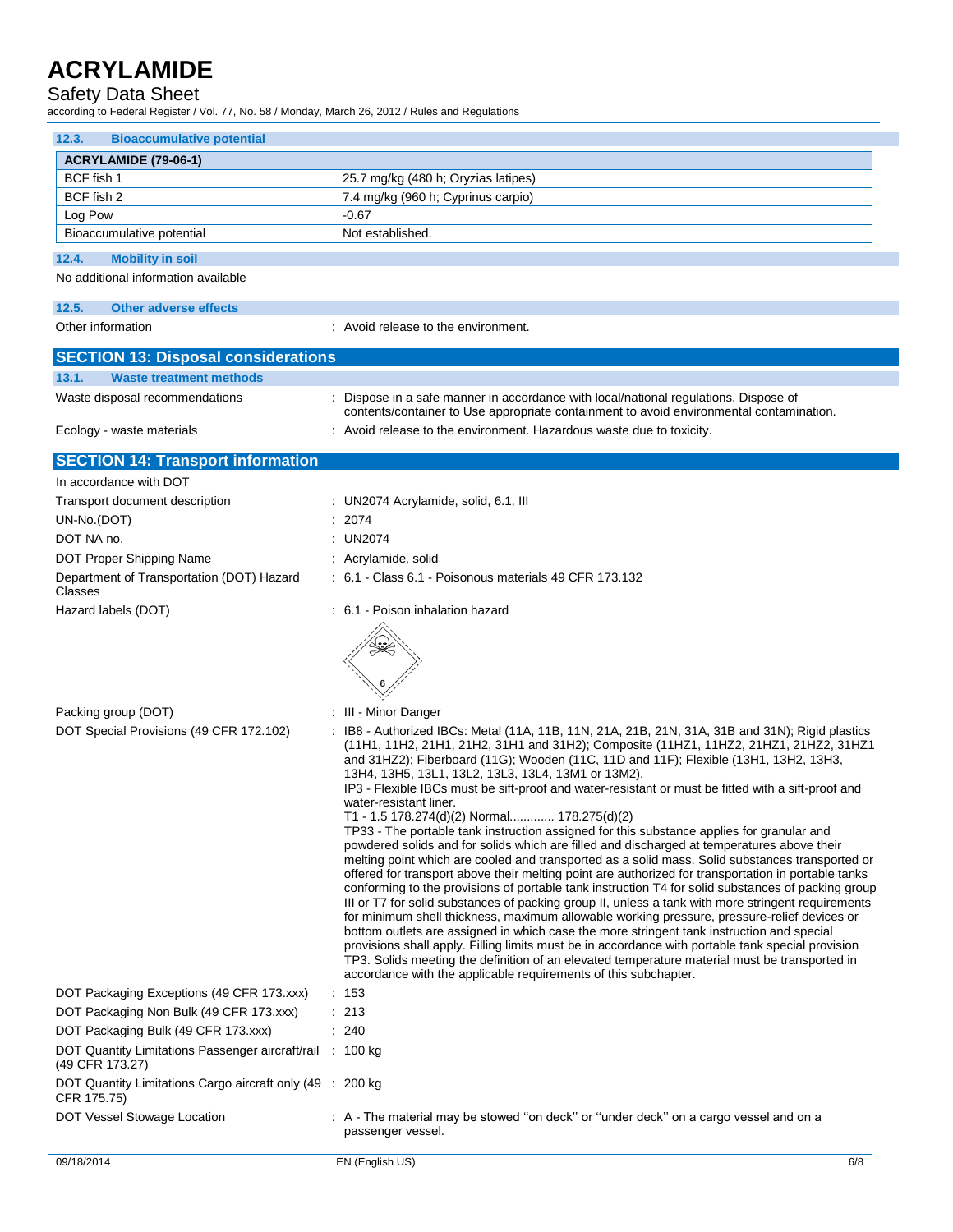## Safety Data Sheet

according to Federal Register / Vol. 77, No. 58 / Monday, March 26, 2012 / Rules and Regulations

| according to Federal Register / Vol. 77, No. 58 / Monday, March 26, 2012 / Rules and Regulations                                           |                                               |
|--------------------------------------------------------------------------------------------------------------------------------------------|-----------------------------------------------|
| DOT Vessel Stowage Other                                                                                                                   | : 12 - Keep as cool as reasonably practicable |
| <b>Additional information</b>                                                                                                              |                                               |
| Other information                                                                                                                          | : No supplementary information available.     |
| <b>ADR</b>                                                                                                                                 |                                               |
| Transport document description                                                                                                             | $:$ UN N/A                                    |
| Packing group (ADR)                                                                                                                        | : N/A                                         |
| Hazard identification number (Kemler No.)                                                                                                  | : N/A                                         |
| Classification code (ADR)                                                                                                                  | : N/A                                         |
| <b>Transport by sea</b>                                                                                                                    |                                               |
| No additional information available                                                                                                        |                                               |
| <b>Air transport</b>                                                                                                                       |                                               |
| No additional information available                                                                                                        |                                               |
| <b>SECTION 15: Regulatory information</b>                                                                                                  |                                               |
| 15.1. US Federal regulations                                                                                                               |                                               |
| <b>ACRYLAMIDE (79-06-1)</b>                                                                                                                |                                               |
| Listed on the United States TSCA (Toxic Substances Control Act) inventory<br>Listed on SARA Section 313 (Specific toxic chemical listings) |                                               |
| RQ (Reportable quantity, section 304 of EPA's<br>List of Lists):                                                                           | 5000 lb                                       |

### **15.2. International regulations**

### **CANADA**

No additional information available

### **EU-Regulations**

No additional information available

### **Classification according to Regulation (EC) No. 1272/2008 [CLP]**

Carc. 1B H350 Muta. 1B H340 Repr. 2 H361<br>Acute Tox. 3 (Oral) H301 Acute Tox. 3 (Oral) STOT RE 1 H372<br>STOT RE 1 H372 STOT RE 1 H372<br>STOT RE 1 H372 STOT RE 1 Acute Tox. 4 (Inhalation) H332<br>Acute Tox. 4 (Dermal) H312 Acute Tox. 4 (Dermal) H312<br>Eye Irrit. 2 H319 Eye Irrit. 2 (a) H319<br>Skin Irrit. 2 H315 Skin Irrit. 2 H315<br>
Skin Sens. 1 H317 Skin Sens. 1

Full text of H-phrases: see section 16

### **Classification according to Directive 67/548/EEC or 1999/45/EC**

Carc.Cat.2; R45 Muta.Cat.2; R46 T; R25 T; R48/23/24/25 Xn; R20/21 Xi; R36/38 R43 Full text of R-phrases: see section 16